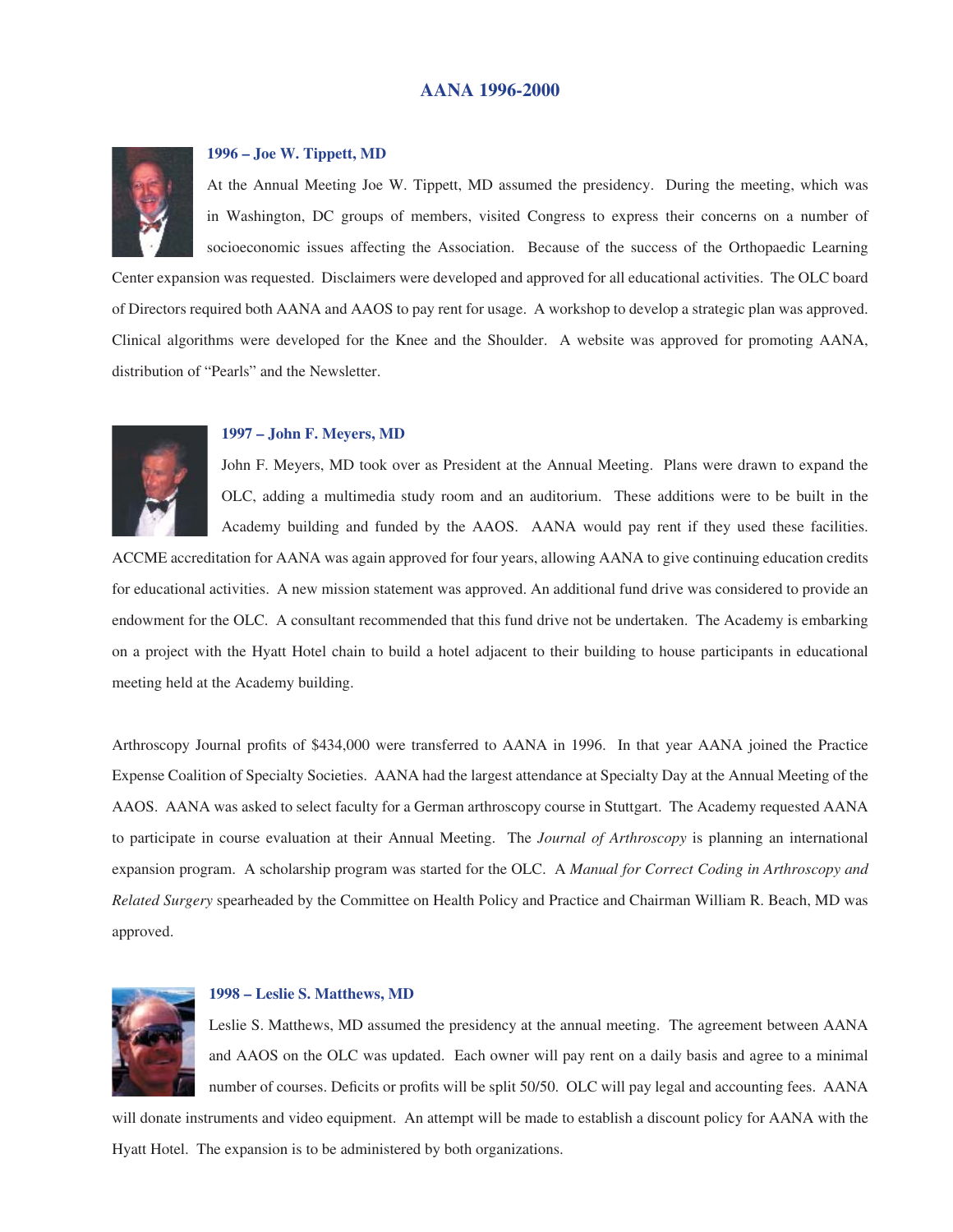AANA increased their liability insurance because of the increasing litigious society. AANA also applied for a seat on the AMA House of Delegates. The Journal turned over \$500,000 to AANA. Subscriptions had increased to 5480 due to the international increase and there had been an increase in advertising revenues.

It was decided to develop a fund-raising campaign. An arthroscopy historical exhibit was erected outside the OLC. An effort was made to explore offshore asset protection, which came to naught.



### **1999 – James P. Tasto, MD**

James P. Tasto, MD assumed the presidency in Vancouver. Jerome E. Jennings, MD was appointed Chairman of the Journal Board of Trustees. A "Planned Giving Program" with the purpose of funding an endowment for the OLC was established under the direction of Walter R. Shelton, MD.

It included auctions and tournaments at meetings, operated and funded by industry. AANA entered into a partnership with AAOS to develop a virtual-reality teaching instrument. The Journal appointed an international associate editor. Dues were increased by \$75. Ed Goss was appointed Executive Director. John B. McGinty's title was changed to Executive Vice President.



#### **2000 – James C. Esch, MD**

The year 2000 started with a long range planning session at La Costa Resort, LaCosta, CA arranged by James P. Tasto, MD President of AANA. The meeting was held in January. As participants arrived for the meeting, they were confronted with the sad news of the sudden death of Richard Caspari, MD. Richard was a former President of AANA from 1990-1991. He collapsed and died on a ski slope while vacationing with his wife Judy.

Mr. Tom Nelson was engaged to lead the Executive Committee and staff of AANA in a long range planning meeting. The point of the meeting was to hold a variety of focus groups and develop a priority list for AANA. This priority list was done to give the leadership of AANA direction as to where AANA was headed in this new century. The top four priorities included:

- 1. Create a business plan which focuses on the delivery of educational content utilizing the latest technological advances and the ability to leverage resources via a variety of partners and finances.
- 2. Create a plan, which specifically defines a member and determines the direction of AANA regarding membership numbers, marketing plans, priorities in recruitment (with special emphasis on the young orthopaedic surgeon) and changes in the membership process (with special attention to other orthopaedic specialty interests).
- 3. Define and refine the benefits of membership and determine an effective method of communicating these enhanced benefits to the membership utilizing but not limited to new technology, and the profiling of member interests.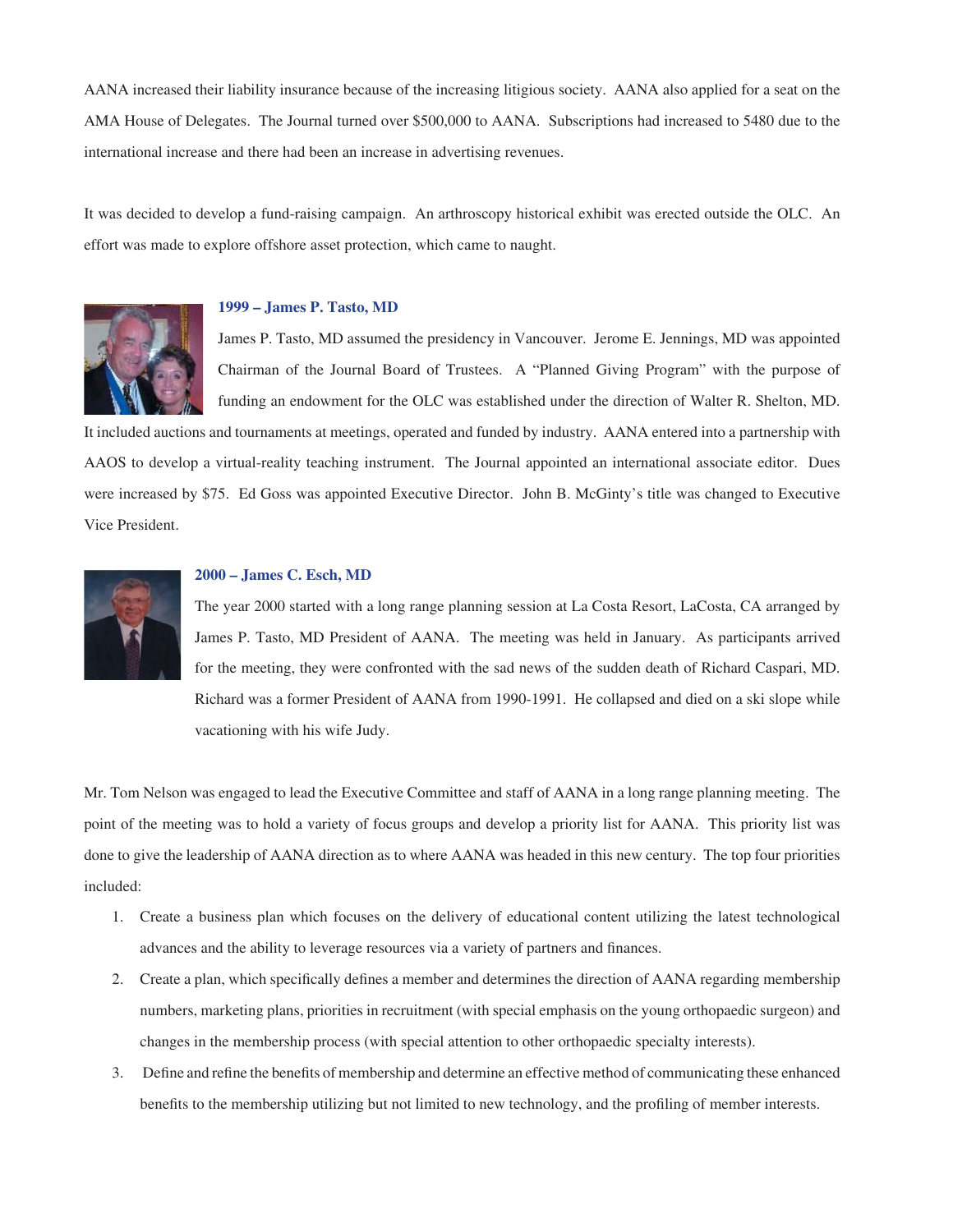4. Develop an operational plan, which creates significant alliances with other organizations with similar concerns on a broad range of orthopaedic and patient concerns, i.e. a council on endoscopy or arthroscopy.

The 2000 AANA Annual Meeting was convened at the Fontainebleau Hotel in Miami Beach, FL. Dr. Tasto chaired this meeting. James C. Esch, MD assumed the Presidency at the conclusion of the meeting. Dr. McGinty attended this meeting as his last in the position of Executive Vice President of AANA.

The Arthroscopy journal exceeded budgetary expectations in 1999. A decision was made to increase the number of journal issues to nine (9) per year in 2001. The Journal traveling fellowship was discontinued. A journal supplement containing selected Instructional Courses was approved for 2002. A meeting between the members of the JBOT and the publishers was held in the fall of 2000. This was helpful to all as the JBOT members became familiarized with the hands on people who create our journal.

 It became increasingly clear that international activities of the journal were increasing. Gregory C. Fanelli, MD reported that the 1999 Fall Course had a registration of over 400 and was an economic success. He further reported that over 60% of papers presented at this current meeting would be presented by way of computer. AANA Specialty Day at the 2000 AAOS meeting drew 1,276 registrants.

A plan to improve payments on three to five CPT codes was outlined by Mr. Romansky. The estimated budget to carry this out amounted to \$100,000.00. A motion to proceed with this action was tabled.

The AANA BOD made a decision to engage a fund raising consultant to lead AANA on a fund raising campaign. By a show of hands, ten members of the board pledged a commitment to the fundraiser. A Caspari Memorial lecturer was approved for the next Annual Meeting in 2001. The Research Committee was authorized a budget of \$20,000.00 to award a grant to explore the development of an arthroscopic surgery simulator.

J. Whit Ewing, MD assumed the role of Executive Vice President of AANA on July 1, 2000. There was another ACCME on site review in October of 2000. This went well and AANA received four more years of accreditation.

AANA staff prepared a CD-ROM containing minutes from every meeting held by leadership since the founding of the organization. Mr. Goss presented the BOD with copies of the CD-ROM. Fourteen AANA courses were scheduled for the OLC in 2001. Lanny L. Johnson, MD was selected to present the 2001 Caspari Memorial lecture at the Annual meeting. Members of the AANA BOD gave written pledges of \$136,000.00 to the upcoming Fund raising campaign.